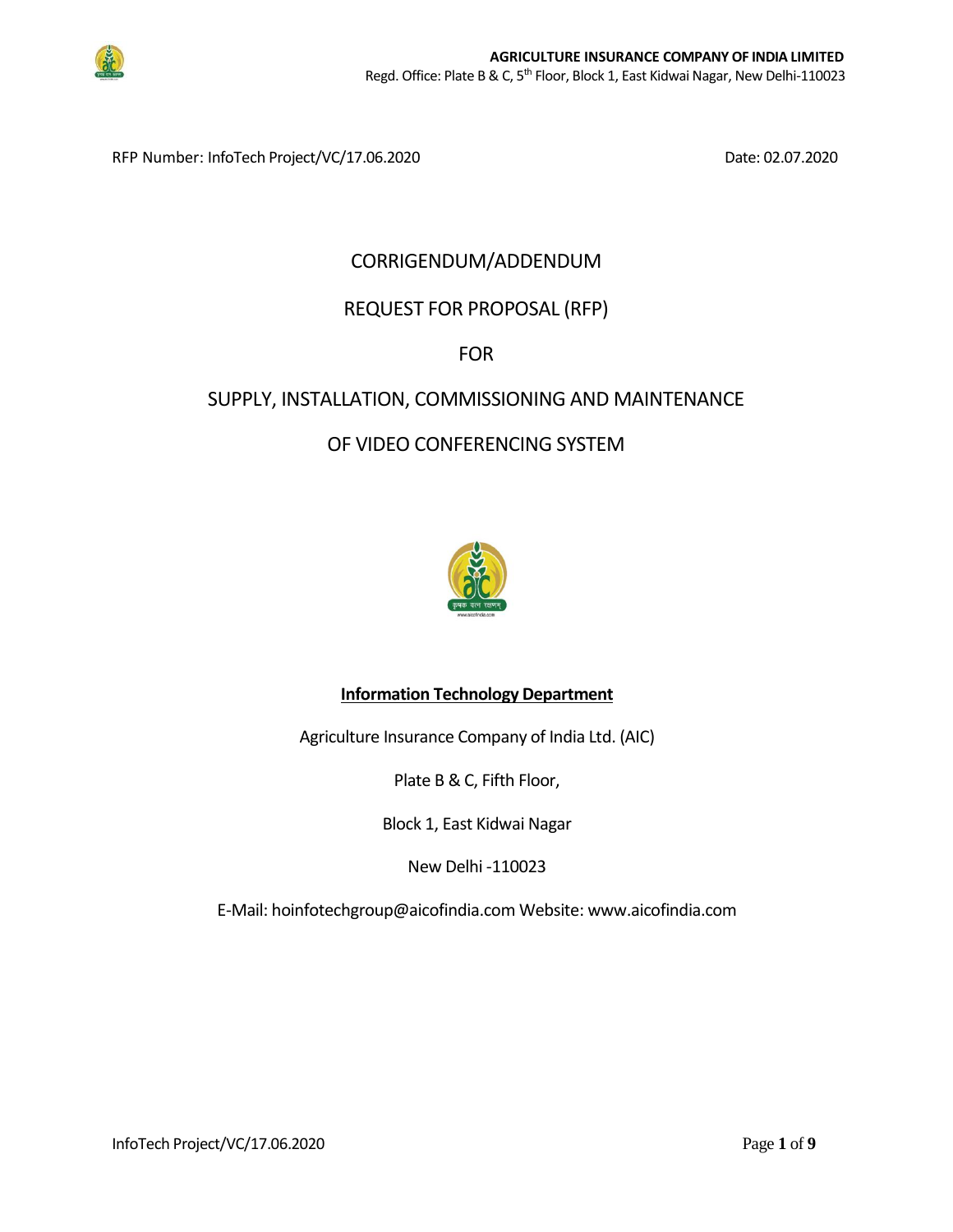

# **Contents**

| <b>CORRIGENDUM FOR RFP FOR SUPPLY, INSTALLATION, COMMISSIONING AND MAINTENANCE OF VIDEO</b>               |  |
|-----------------------------------------------------------------------------------------------------------|--|
|                                                                                                           |  |
|                                                                                                           |  |
|                                                                                                           |  |
|                                                                                                           |  |
|                                                                                                           |  |
|                                                                                                           |  |
| 2.2. APPENDIX -1 TECHNICAL AND FUNCTIONAL SPECIFICATION - VC END POINT SPECIFICATIONS POINT 5 - VIDEO AND |  |
|                                                                                                           |  |
|                                                                                                           |  |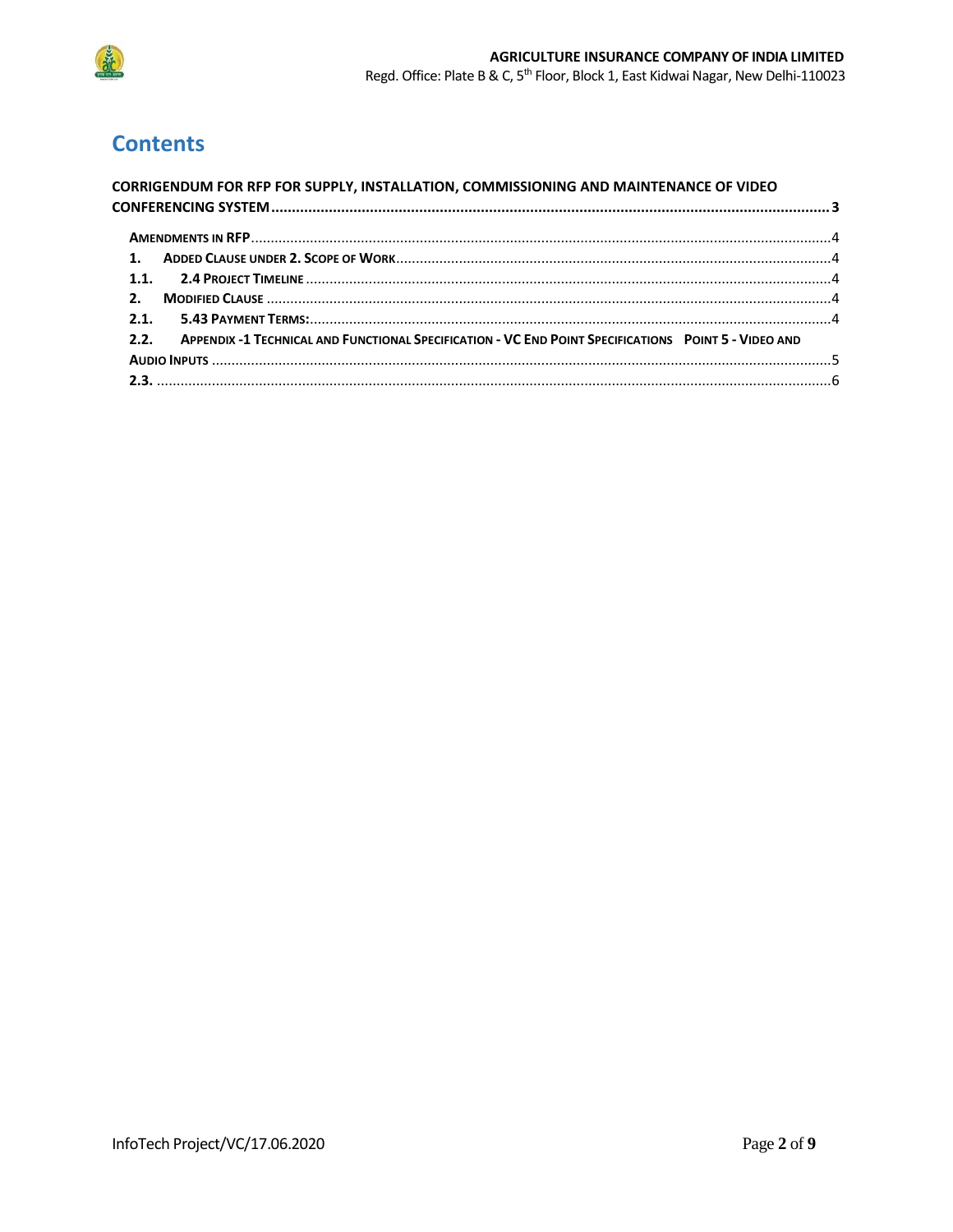

# <span id="page-2-0"></span>Corrigendum for RFP for SUPPLY, INSTALLATION, COMMISSIONING AND MAINTENANCE OF VIDEO CONFERENCING SYSTEM

In reference to the Request for Proposal for SUPPLY, INSTALLATION, COMMISSIONING AND MAINTENANCE OF VIDEO CONFERENCING SYSTEM, reference no. "InfoTech Project/VC/17.06.2020" dated: 17/06/2020, the following Corrigendum & Addendum are issued herewith.

All other terms and conditions of the RFP document remain unchanged. Please treat this Amendment & clarifications provided herewith as an integral part of the RFP document issued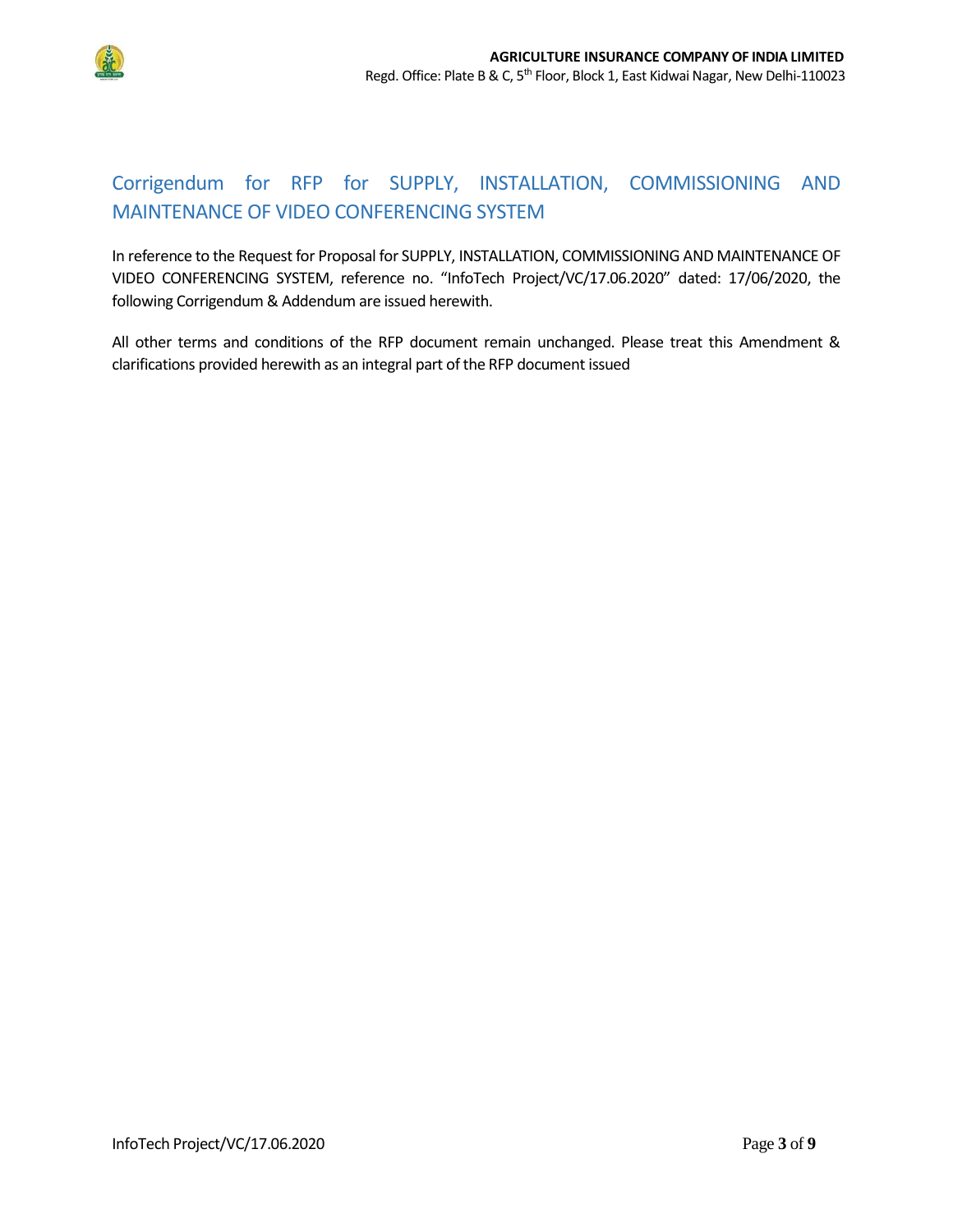



# <span id="page-3-0"></span>**Amendmentsin RFP**

### <span id="page-3-1"></span>**1. Added Clause under 2. Scope of Work**

## <span id="page-3-2"></span>**1.1. 2.4 Project Timeline**

|                                                 | <b>Activity</b>                                  | Time Period for Completion                                                               |
|-------------------------------------------------|--------------------------------------------------|------------------------------------------------------------------------------------------|
| No.                                             |                                                  |                                                                                          |
|                                                 | Supply                                           | and delivery of Appliance, Software   Deliver at AIC respective locations within 8 weeks |
|                                                 | and Hardware at all locations                    | from the date of issuance of Purchase Order                                              |
|                                                 | Installation, configuration and commissioning of | Within 12 Weeks from the date of issuance of                                             |
| the solution and hardware at DC, DR and all the |                                                  | purchase order                                                                           |
|                                                 | specified locations                              |                                                                                          |

## <span id="page-3-3"></span>**2. Modified Clause**

#### <span id="page-3-4"></span>**2.1. 5.43 Payment Terms:**

#### **Clause 5.43.1, 5.43.2, 5.43.3 and 5.43.4 amended.**

#### **Clause 5.43.6 added.**

Amended Payment Terms are as follows:

| S.<br><b>No</b> | <b>RFP Clause</b><br><b>No</b> | <b>Items</b>                                 | <b>Milestone</b>                                                                                                                                            | Percentage           |
|-----------------|--------------------------------|----------------------------------------------|-------------------------------------------------------------------------------------------------------------------------------------------------------------|----------------------|
| $\mathbf{1}$    | 5.43.1                         | Hardware,<br>software & its<br>sub component | Delivery of the Hardware, software & its sub<br>component and submission of invoice with Proof<br>of Delivery and other documents (after due<br>inspection) | 50%                  |
|                 |                                |                                              | Successful installation and acceptance by AIC                                                                                                               | 30%                  |
|                 |                                |                                              | Post 6 months of "Successful installation and<br>acceptance by AIC"                                                                                         | 20%                  |
| $\overline{2}$  | 5.43.2                         | Installation and<br>commissioning            | Successful Installation, commissioning and<br>implementation acceptance by AIC                                                                              | 80%                  |
|                 |                                |                                              | Post 6 months of "Successful Installation,<br>commissioning and implementation acceptance<br>by AIC"                                                        | 20%                  |
| 3               | 5.43.3                         | ATS & AMC                                    | The ATS & AMC shall commence on completion<br>of the warranty period.                                                                                       | Yearly in<br>Advance |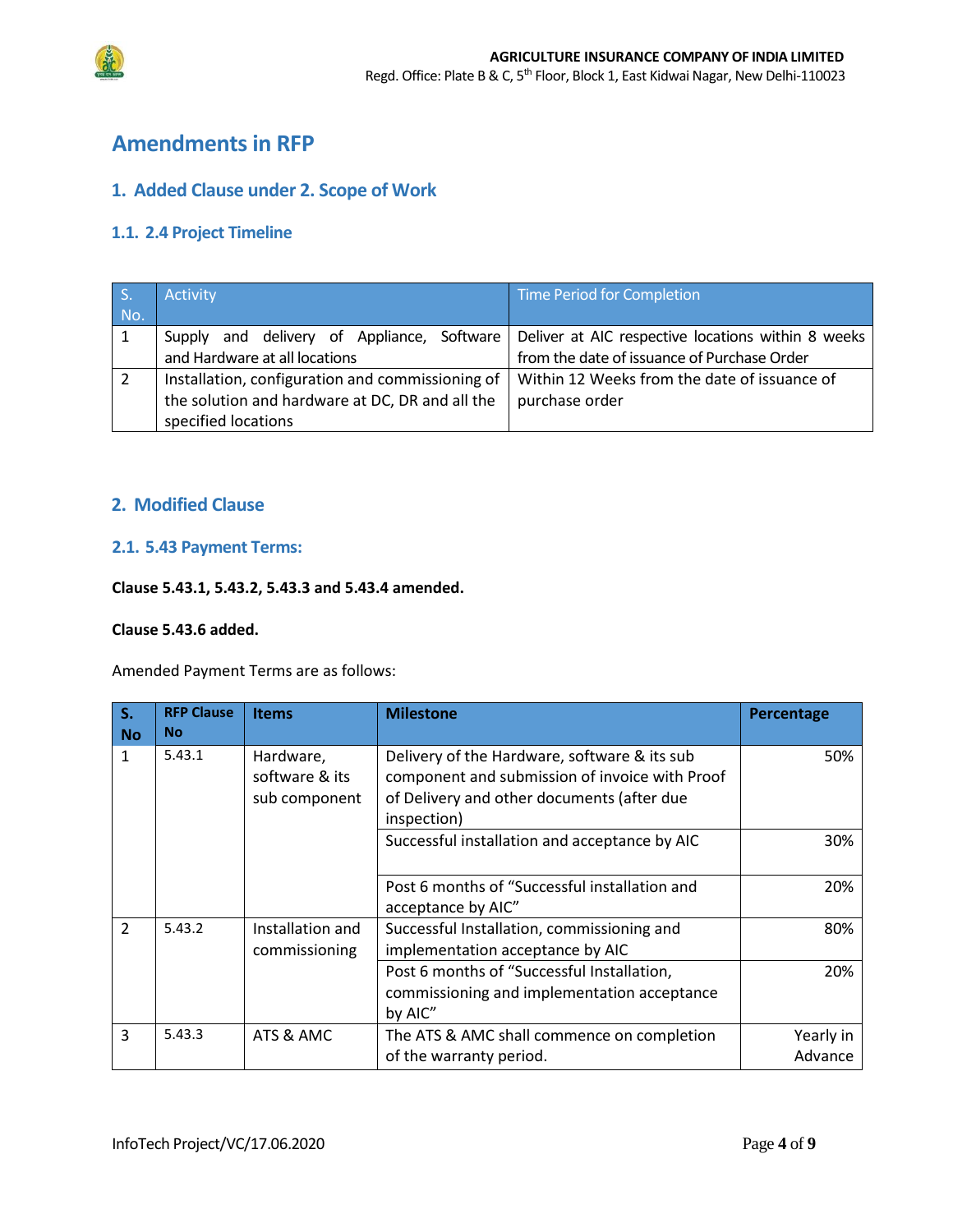

Regd. Office: Plate B & C, 5<sup>th</sup> Floor, Block 1, East Kidwai Nagar, New Delhi-110023

| $\overline{4}$ | 5.43.4 | <b>FM Cost</b>         | The FM Cost shall commence post Successful<br>Installation, commissioning and implementation<br>acceptance by AIC                                                                                                                                      | Quarterly in<br>arrears                                                |
|----------------|--------|------------------------|--------------------------------------------------------------------------------------------------------------------------------------------------------------------------------------------------------------------------------------------------------|------------------------------------------------------------------------|
| 5              | 5.43.5 | Other Payment<br>Terms | As per RFP                                                                                                                                                                                                                                             | As per RFP                                                             |
| 6              | 5.43.6 | <b>Training Cost</b>   | It would be payable on successful completion of<br>all the trainings as mentioned.<br>Training cost for every additional batch would be<br>payable monthly at the end of the month for all<br>the batches satisfactorily trained during that<br>month. | At the end of<br>the month in<br>which<br>the training is<br>concluded |

## <span id="page-4-0"></span>**2.2. Appendix -1 Technical and Functional Specification - VC End Point Specifications Point 5 - Video and Audio Inputs**

#### **Existing Clause:**

1 x Microphone Input or more with support for connecting minimum 4 mics. The bidder needs to quote 1 microphone with 360 degree coverage from day one with mute/unmute button on the microphone with light indication.

#### **Modified Clause:**

Microphone Input or more with support for connecting minimum 4 mics. The bidder needs to quote for microphone with 360 degree coverage from day one with mute/unmute button on the microphone with light indication. Location wise Minimum Number of Microphones required are as mentioned below:

| Head Office - Board Room     | 3 Microphone Input or more |
|------------------------------|----------------------------|
| Head Office - Meeting Room 1 | 3 Microphone Input or more |
| Head Office - Meeting Room 2 | 1 Microphone Input or more |
| Head Office - CMD Cabin      | 1 Microphone Input or more |
| <b>Other Locations</b>       | 1 Microphone Input or more |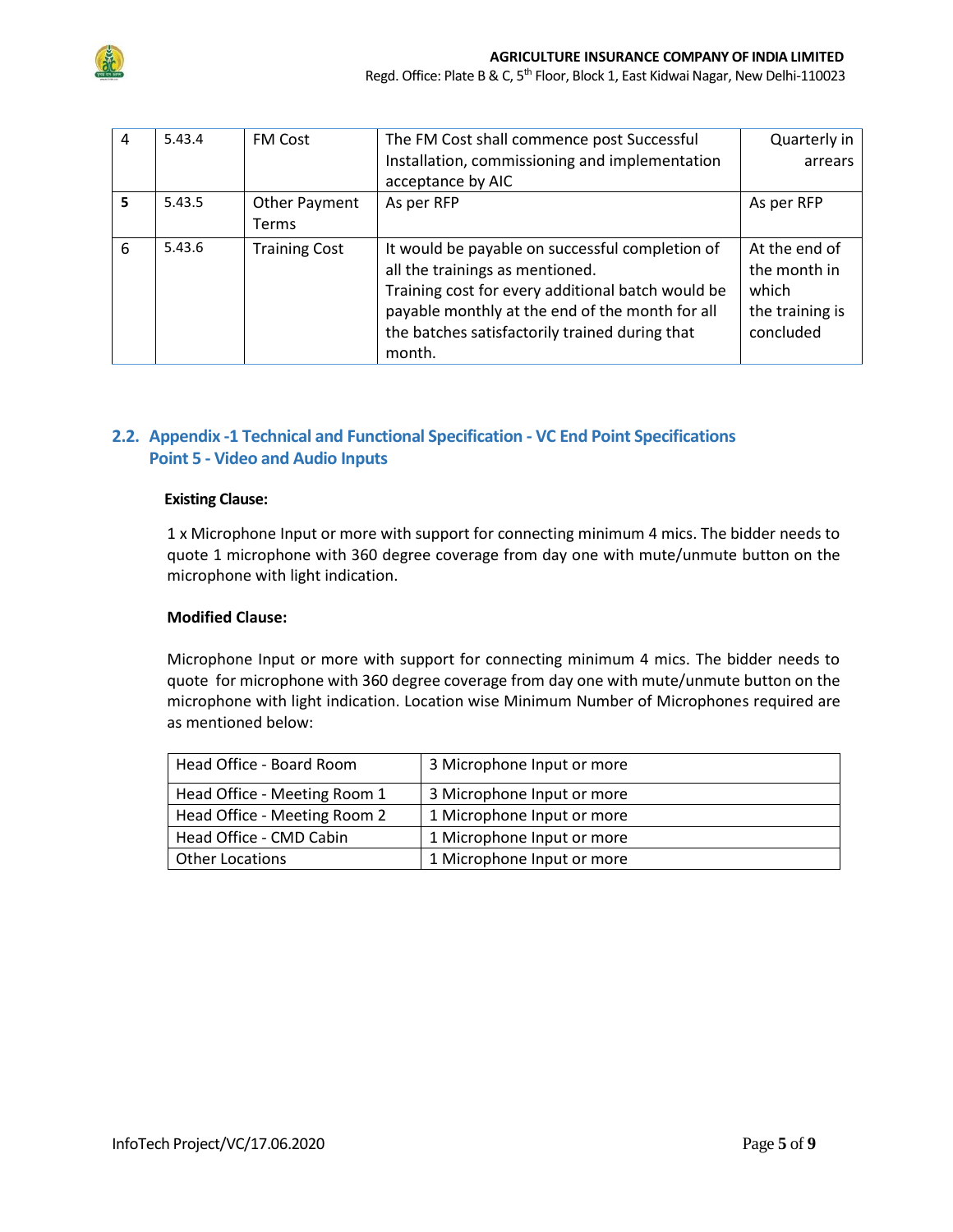

## <span id="page-5-0"></span>**2.3.**

| $\mathsf{S}$<br><b>No</b> | <b>RFP Reference</b>                                                                                                                        | <b>Existing RFP Clause</b>                                                                                                                                                                                                                                                                                                                                                                  | <b>Modified Clause</b>                                                                                                                                                                                                                                                                                                                                                                        |
|---------------------------|---------------------------------------------------------------------------------------------------------------------------------------------|---------------------------------------------------------------------------------------------------------------------------------------------------------------------------------------------------------------------------------------------------------------------------------------------------------------------------------------------------------------------------------------------|-----------------------------------------------------------------------------------------------------------------------------------------------------------------------------------------------------------------------------------------------------------------------------------------------------------------------------------------------------------------------------------------------|
| $\mathbf{1}$              | 2.3 Detailed Scope<br>of Work, xiii                                                                                                         | The Solution should have virtual waiting<br>room facility, also the host should have<br>the option to allow/disallow the user to<br>enter the VC                                                                                                                                                                                                                                            | The Solution should have virtual waiting room<br>facility for participants to wait in lobby until<br>Chairperson/Host joins the conference.                                                                                                                                                                                                                                                   |
| $\overline{2}$            | 2.3 Detailed Scope<br>of Work, xiv                                                                                                          | The scheduling of the VC should be either<br>through the calendar, scheduling from<br>email or through browser. The scheduling<br>should automatically forward the e-mail<br>to the participant of the conference along<br>with the details of URLs and the meeting<br>ID and password. The user should be able<br>to join the conference just by clicking the<br>URL provided in the mail. | The scheduling of the VC should be either<br>through the calendar or scheduling from email<br>or through browser. The scheduling should<br>automatically forward the e-mail to the<br>participant of the conference along with the<br>details of URLs and the meeting ID and<br>password. The user should be able to join the<br>conference just by clicking the URL provided in<br>the mail. |
| 3                         | 2.3 Detailed Scope<br>of Work, xv                                                                                                           | The Conferencing solution should be<br>deployed in HA Architecture (Active<br>Passive) at DC. Bidder is required to right<br>size the requirement in order to meet the<br>scope, SLA and other requirements stated<br>in the RFP.                                                                                                                                                           | The Conferencing solution should be deployed<br>in HA Architecture (Active Passive) at DC and<br>DR. Bidder is required to right size the<br>requirement in order to meet the scope, SLA<br>and other requirements stated in the RFP.                                                                                                                                                         |
| 4                         | 2.3 Detailed Scope<br>of Work, xxv                                                                                                          | Bidder should ensure that the supplied<br>Equipment's will not be declared End of<br>sale within 12 months of the bid<br>submission and End of Support within the<br>contract period.                                                                                                                                                                                                       | Bidder should ensure that the supplied<br>Equipments will not be declared End of<br>Sale/Support within 36 months of the bid<br>submission or within the contract period,<br>whichever is later.                                                                                                                                                                                              |
| 5                         | 2.3 Detailed Scope<br>of Work, Ixi                                                                                                          | The Utilization of the proposed hardware<br>including all the sub-components should<br>not exceed 60% utilization. In case the<br>utilization exceeds 60%, the additional<br>hardware has to be provided by the<br>Bidder at no additional cost to AIC. Bidder<br>is required to provide monthly report to<br>AIC regarding the Utilization of hardware.                                    | For Appliances, bidder has to ensure uptime and<br>utilization<br>based<br>optimal<br>standard<br>on<br>benchmarks. For Servers, this<br>clause is<br>applicable.                                                                                                                                                                                                                             |
| 6                         | Appendix -1<br>Technical and<br>Functional<br>Specification-<br>Functional<br>Specifications-<br>Call Control and<br>Management-<br>Point 2 | The system must have PRI Gateways to<br>terminate ISDN PRI lines for audio calls<br>either directly or via MCU Gateway. System<br>Offices<br>allow<br>Divisional<br>must<br>and<br>Conference rooms to be able to make calls<br>to the PSTN using these PRI lines.<br>At least 5 PRI lines must be supported from<br>day one.                                                               | MCU should be capable of supporting participants<br>using various means i.e. via PSTN/ISDN voice<br>participants with minimum 1 PRI, room based<br>video<br>endpoints,<br>soft<br>clients<br>on<br>mobile/tablet/laptop<br>and via<br>the browser<br>restricted by the maximum port capacity of the<br>MCU.                                                                                   |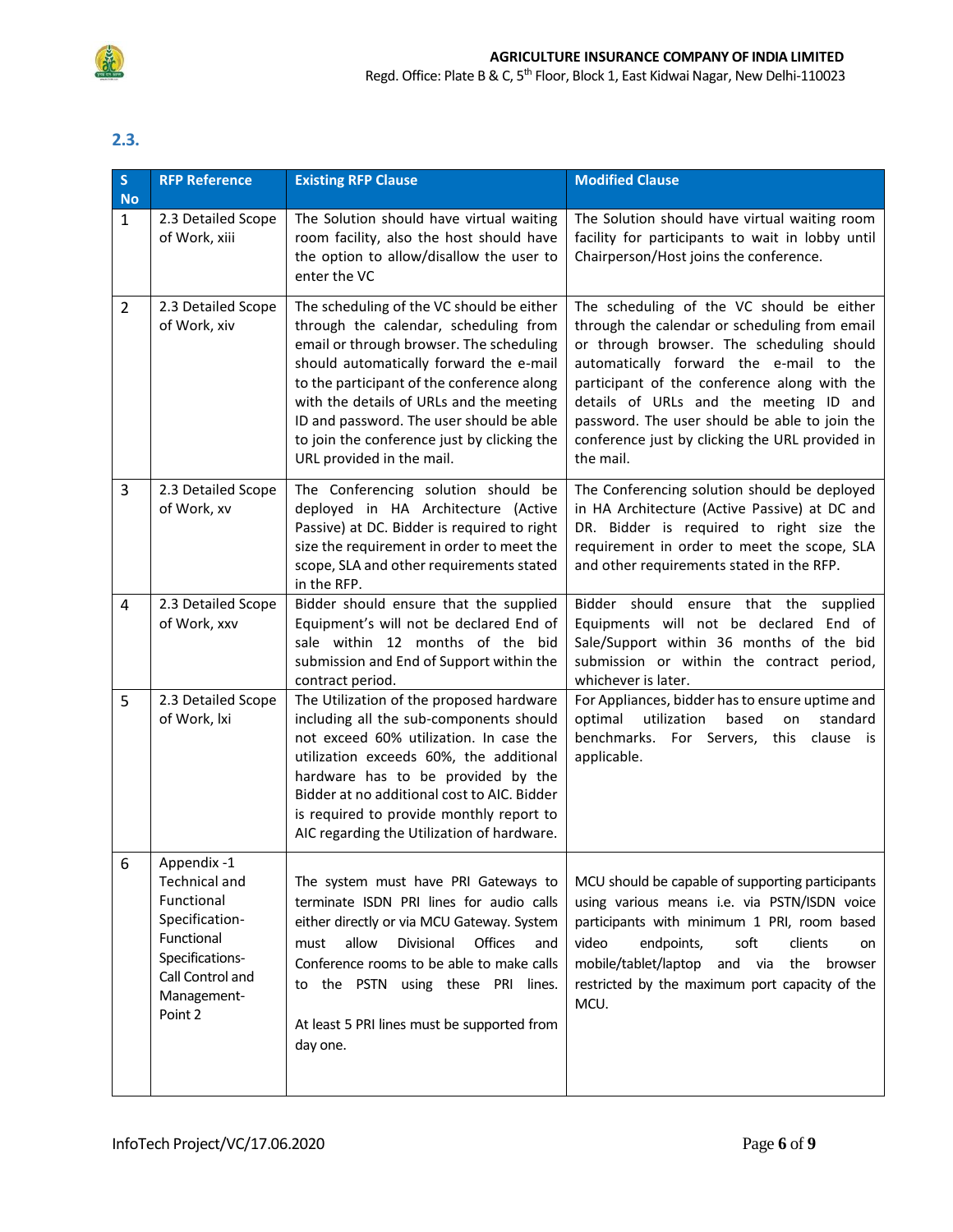

#### **AGRICULTURE INSURANCE COMPANY OF INDIA LIMITED**

Regd. Office: Plate B & C, 5<sup>th</sup> Floor, Block 1, East Kidwai Nagar, New Delhi-110023

| S<br><b>No</b> | <b>RFP Reference</b>                                                                                                                                        | <b>Existing RFP Clause</b>                                                                                                                                                                                                                                                                                                                                                                           | <b>Modified Clause</b>                                                                                                                                                                                                                                                                                                                                                                        |
|----------------|-------------------------------------------------------------------------------------------------------------------------------------------------------------|------------------------------------------------------------------------------------------------------------------------------------------------------------------------------------------------------------------------------------------------------------------------------------------------------------------------------------------------------------------------------------------------------|-----------------------------------------------------------------------------------------------------------------------------------------------------------------------------------------------------------------------------------------------------------------------------------------------------------------------------------------------------------------------------------------------|
| $\overline{7}$ | Appendix -1<br><b>Technical and</b><br>Functional<br>Specification-<br>Functional<br>Specifications-<br>System Hardware<br>and Software-<br>Point 3         | The Hardware (server) for the Call Control<br>and Collaboration Application.                                                                                                                                                                                                                                                                                                                         | Clause Removed.                                                                                                                                                                                                                                                                                                                                                                               |
| 8              | Appendix -1<br><b>Technical and</b><br>Functional<br>Specification-<br>Functional<br>Specifications-<br>Advanced<br>Collaboration<br>Capability-<br>Point 3 | The video conferencing capability to be<br>part of the same client for IM and<br>Presence.                                                                                                                                                                                                                                                                                                           | Clause applicable only for Desktop based client.                                                                                                                                                                                                                                                                                                                                              |
| 9              | Appendix -1<br><b>Technical and</b><br>Functional<br>Specification-<br>Software Client<br>Specifications-<br>Point 5: Video<br>Conferencing                 | The UC platform should share OEM<br>standard<br>integration<br>with<br>Video<br>Conferencing Infrastructure UC clients for<br>Desktop, iPAD and Smartphones should<br>be able to participate in the video<br>conferencing call. The video conferencing<br>and<br>IM<br>&<br>Presence<br>capability should be part of the same<br>client Desktop and iPAD client to support<br>high definition Video. | The UC platform should share OEM standard<br>integration<br>with<br>Video<br>Conferencing<br>Infrastructure UC clients for Desktop, iPad and<br>Smartphones should be able to participate in<br>videoconferencing call.<br>The<br>video<br>the<br>conferencing IM & Presence capability should<br>be part of the software-based Desktop client to<br>support high definition Video.           |
| 10             | Appendix -1<br><b>Technical and</b><br>Functional<br>Specification-<br>Software Client<br>Specifications-<br>Point 14.1:<br>Presence                        | Should Support publishing of presence<br>information to the registrar so that the<br>status of the client such as "busy" in a call,<br>idle etc. can be seen by the other devices.<br>Apart from desktop OS--MAC and<br>Windows, the software client must also<br>be available on smart phones such as<br>Android and iOS.                                                                           | Should<br>Support<br>publishing<br>of<br>presence<br>information to the registrar so that the status of<br>the client such as "busy" in a call, idle etc. can<br>be seen by the other devices for Desktop based<br>software clients - MacOS and Windows. Apart<br>from desktop OS -MAC and Windows, the<br>software client must also be available on smart<br>phones such as Android and iOS. |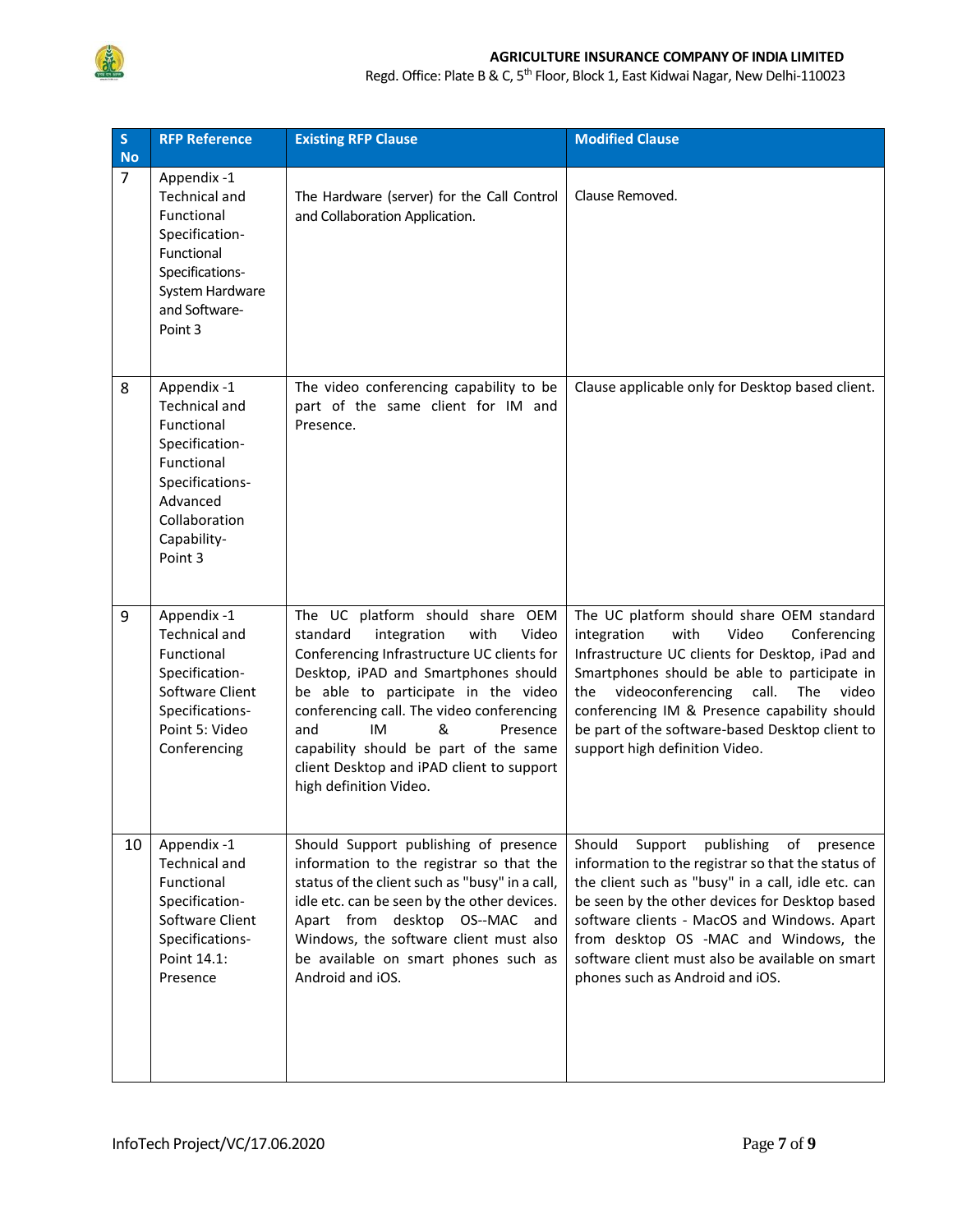

#### **AGRICULTURE INSURANCE COMPANY OF INDIA LIMITED**

Regd. Office: Plate B & C, 5<sup>th</sup> Floor, Block 1, East Kidwai Nagar, New Delhi-110023

| $\mathsf S$<br><b>No</b> | <b>RFP Reference</b>                                                                                                                            | <b>Existing RFP Clause</b>                                                                                                                                                                                                                                                                                                                                                                                                                                          | <b>Modified Clause</b>                                                                                                                                                                                                                                                                                                                                              |
|--------------------------|-------------------------------------------------------------------------------------------------------------------------------------------------|---------------------------------------------------------------------------------------------------------------------------------------------------------------------------------------------------------------------------------------------------------------------------------------------------------------------------------------------------------------------------------------------------------------------------------------------------------------------|---------------------------------------------------------------------------------------------------------------------------------------------------------------------------------------------------------------------------------------------------------------------------------------------------------------------------------------------------------------------|
| 11                       | Appendix -1<br><b>Technical and</b><br>Functional<br>Specification-<br>Software Client<br>Specifications-<br>Instant-<br>Point 15-<br>Messaging | The software client must provide the<br>ability to have an Instant Messaging<br>session with other clients. The client must<br>be able to intuitively search for the other<br>clients using the users name or URI.<br>Ability to add a user who may not be<br>present in the directory using a URI. User<br>can paste text and URLs into IM message<br>before sending. Ability to control logging<br>under administrator control only to<br>assure full compliance. | The software client must provide the ability to<br>have an Instant Messaging session with other<br>clients. The client must be able to intuitively<br>search for the other clients using the users<br>name or URI. Ability to add a user who may not<br>be present in the directory using a URI. User can<br>paste text and URLs into IM message before<br>sending. |
| 12                       | Appendix -1<br><b>Technical and</b><br>Functional<br>Specification-<br>Functional<br>Specification-<br>Recording Solution,<br>Point 4           | At least 10 Conferences concurrently<br>must be recorded with capability to<br>expand by adding more hardware and<br>software.                                                                                                                                                                                                                                                                                                                                      | At least 5 Conferences concurrently must be<br>recorded with capability to expand by adding<br>more hardware and software.                                                                                                                                                                                                                                          |
| 13                       | Appendix-1<br><b>Technical and</b><br>Functional<br>Specification-<br><b>MCU Solution</b><br>Specification -<br>Point 12. Recording             | Supports minimum 10 concurrent video<br>conferencing recording sessions from day<br>one.                                                                                                                                                                                                                                                                                                                                                                            | Supports<br>minimum<br>5<br>concurrent<br>video<br>conferencing recording sessions from day one.                                                                                                                                                                                                                                                                    |
| 14                       | Appendix-1<br>Technical and<br>Functional<br>Specification-<br><b>MCU Solution</b><br>Specification -<br>Point 12. Recording                    | Full HD live streaming with minimum 500<br>live viewing participants.                                                                                                                                                                                                                                                                                                                                                                                               | HD i.e. 720p live streaming with minimum 500 live<br>viewing participants.                                                                                                                                                                                                                                                                                          |
| 15                       | Appendix-1<br><b>Technical and</b><br>Functional<br>Specification-<br><b>MCU Solution</b><br>Specification -<br>Point 12. Recording             | Should have sufficient storage to record<br>minimum 400 hours and above of recording<br>@1080p resolution                                                                                                                                                                                                                                                                                                                                                           | Should have sufficient storage to record minimum<br>100 hours and above of recording @720p<br>resolution                                                                                                                                                                                                                                                            |